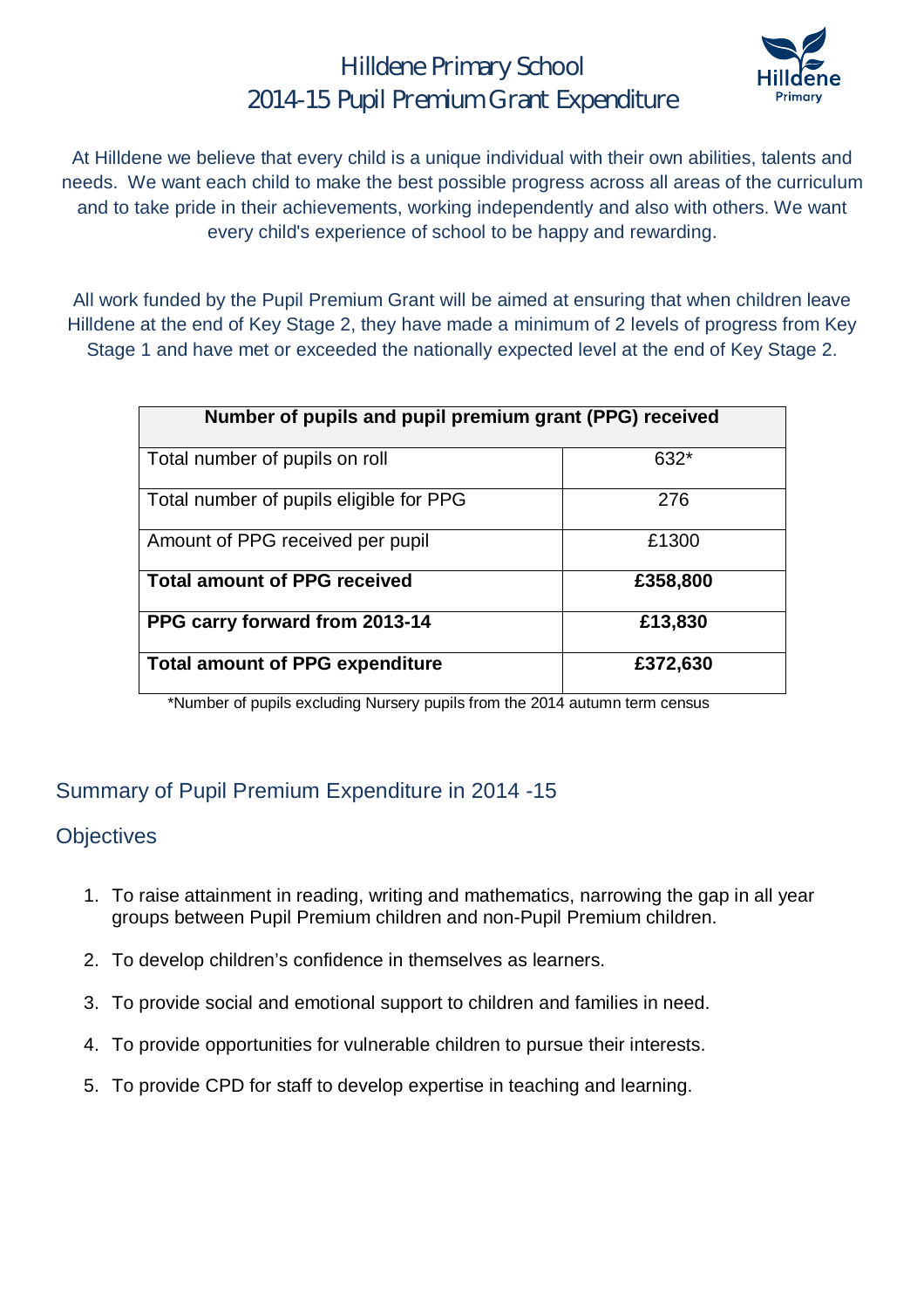# Hilldene Primary School 2014-15 Pupil Premium Grant Expenditure



Summary expenditure and actions taken:

| <b>Item/Project</b>                                                                                                                                                                | Cost     | <b>Objective</b>                                                                                                                                                                          | % of Spend |
|------------------------------------------------------------------------------------------------------------------------------------------------------------------------------------|----------|-------------------------------------------------------------------------------------------------------------------------------------------------------------------------------------------|------------|
| <b>Teaching</b><br>Additional teaching staff,<br>providing daily intervention in<br>Literacy, Mathematics and<br>Speech and Language<br>Development.<br>One to one/two tuition for | £174,323 | To raise attainment in<br>reading, writing and<br>mathematics to narrow the<br>gap between Pupil Premium<br>children and non-Pupil<br>Premium children.<br>Children to develop            | 46.8%      |
| children in Y1-Y6                                                                                                                                                                  |          | confidence in themselves as<br>learners.<br>To narrow the attainment<br>gap between Pupil Premium<br>children and non-Pupil<br>Premium children.                                          |            |
| <b>Curriculum Support Staff:</b><br><b>HSSW/LM</b><br><b>Attendance Officer</b><br><b>S&amp;L LSA</b>                                                                              | £103,504 | To provide social and<br>emotional support to pupils<br>and their families.                                                                                                               | 27.8%      |
| <b>Library Assistant</b><br><b>LSAs</b><br><b>Breakfast Club</b>                                                                                                                   |          | Attendance at Breakfast club<br>for vulnerable pupils                                                                                                                                     |            |
| <b>Curriculum Resources:</b><br><b>Holiday clubs</b><br>Uniform<br><b>Opportunities for More Able</b><br><b>Library Makeover</b><br><b>Attendance Incentives</b>                   | £24,580  | Provide opportunities for<br>children to attend holiday<br>clubs.<br><b>Extend learning</b><br>opportunities for More Able<br>children.<br>To improve attendance of<br>vulnerable pupils. | 6.6%       |
| <b>Junior Library refurbishment</b>                                                                                                                                                | £10,728  | Provide a refurbished library<br>with resources to ignite<br>interest and promote a love<br>of reading for enjoyment.                                                                     | 2.9%       |
| <b>Curriculum services:</b><br><b>Express Yourself Drama</b><br>programme and dance club.                                                                                          | £16,055  | All children to develop<br>confidence as learners.                                                                                                                                        | 4.3%       |
| <b>Staff development</b>                                                                                                                                                           | £5,537   | To provide training<br>opportunities for staff to<br>develop expertise in<br>teaching and learning.                                                                                       | 1.5%       |